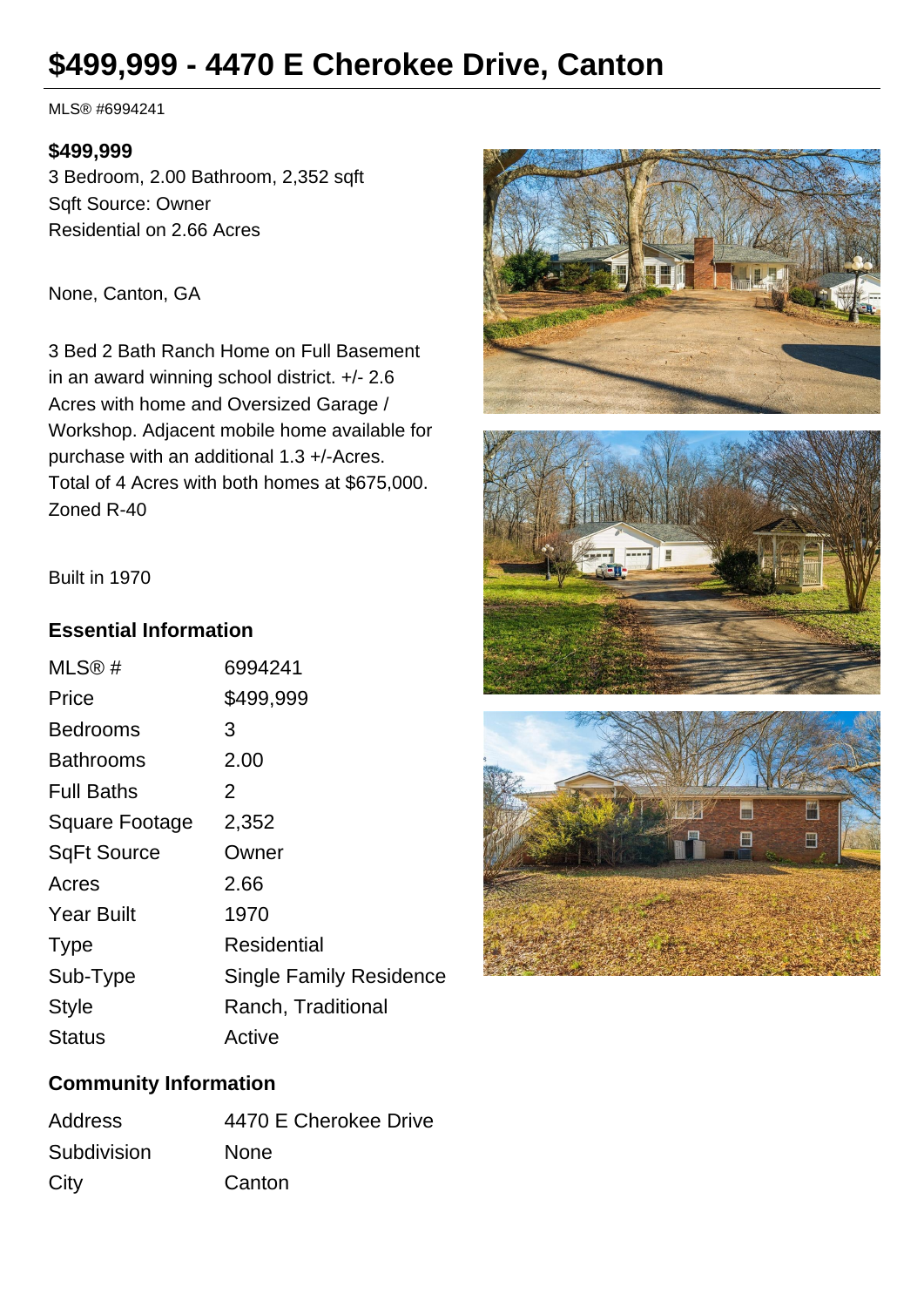| County                   | Cherokee - GA                                                                            |  |
|--------------------------|------------------------------------------------------------------------------------------|--|
| <b>State</b>             | GA                                                                                       |  |
| Zip Code                 | 30115                                                                                    |  |
| <b>Amenities</b>         |                                                                                          |  |
| <b>Utilities</b>         | Cable Available, Electricity Available, Natural Gas Available, Phone<br>Available, Other |  |
| <b>Parking Spaces</b>    | 6                                                                                        |  |
| Parking                  | Covered, Detached, Garage, Storage                                                       |  |
| # of Garages             | 6                                                                                        |  |
| View                     | Other                                                                                    |  |
| Waterfront               | <b>None</b>                                                                              |  |
| Pool                     | <b>None</b>                                                                              |  |
| <b>Interior</b>          |                                                                                          |  |
| <b>Interior Features</b> | Double Vanity, High Ceilings 9 ft Main, Other                                            |  |
| Appliances               | Dishwasher, Disposal, Microwave, Refrigerator, Other                                     |  |
| Heating                  | Forced Air, Other                                                                        |  |
| Cooling                  | Central Air, Other                                                                       |  |

|                 | Exterior Features Rain Gutters, Other |
|-----------------|---------------------------------------|
| Lot Description | <b>Back Yard, Front Yard</b>          |
| <b>Windows</b>  | <b>Insulated Windows</b>              |
| Roof            | Composition                           |
| Construction    | <b>Brick 4 Sides</b>                  |

# **School Information**

Fireplace Yes

Stories Two

Fireplaces Family Room

# of Fireplaces 1

**Exterior**

| Elementary    | Avery                |
|---------------|----------------------|
| <b>Middle</b> | Creekland - Cherokee |
| High          | Creekview            |

### **Listing Details**

Listed By: ERA Sunrise Realty



Listings on this website come from the FMLS IDX Compilation and may be held by brokerage firms other than the owner of this website. The listing brokerage is identified in any listing details. Information is